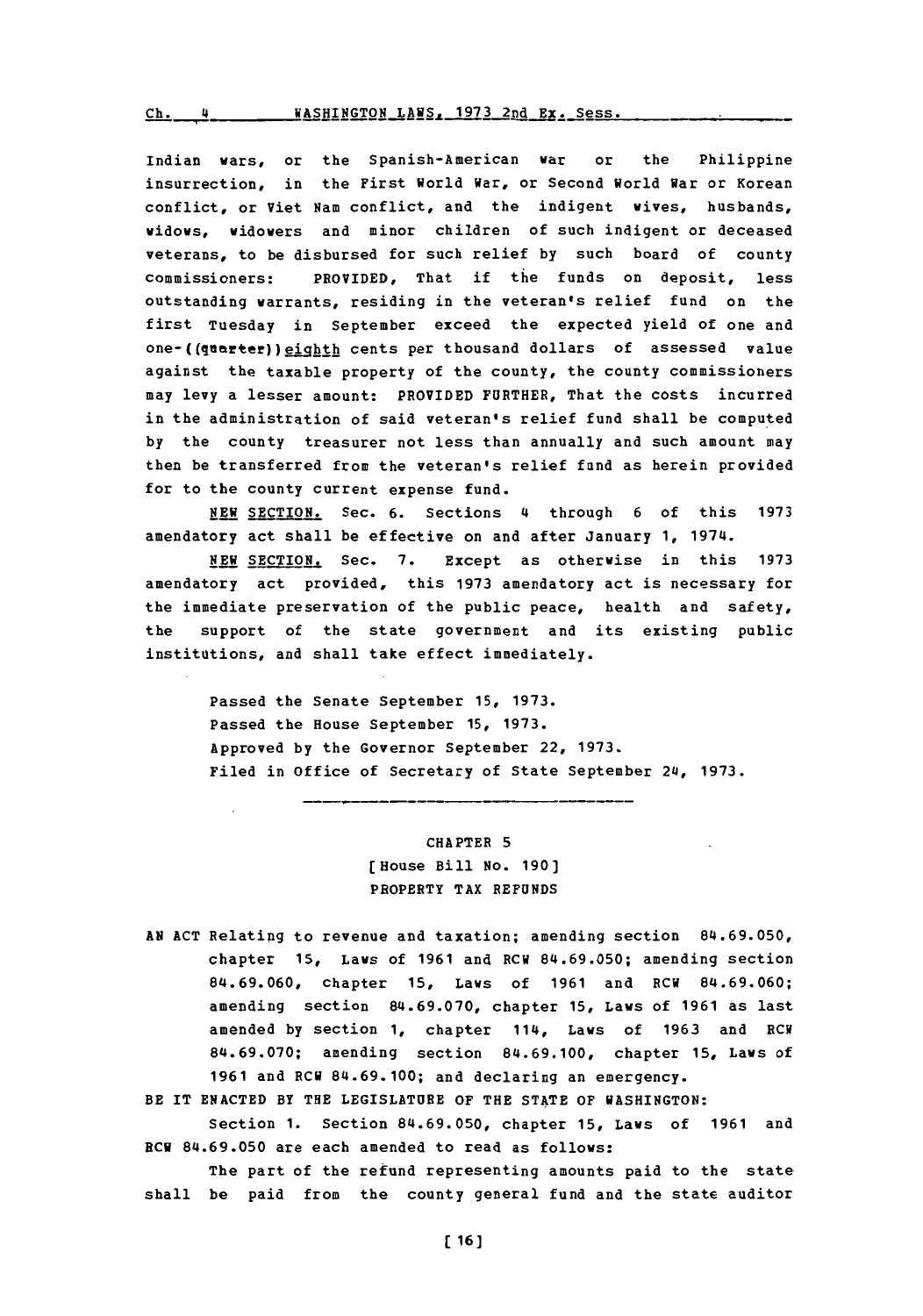shall, upon the next succeeding settlement with the county, certify this amount refunded to the county: PROVIDED, That when a statewide refund of tax funds pursuant to state levies is required, the state auditor and department of revenue shall authorize adjustment procedures whereby counties may deduct from property tax remittances to the state the amount required to cover the state's portion of the refunds.

Sec. 2. Section **84.69.060,** chapter **15,** Laws of **1961** and RCW **814.69.060** are each amended to read as follows:

Refunds ordered under this chapter with respect to county and state taxes shall be paid **by** checks drawn upon the appropriate fund by the county treasurer<u>: PROVIDED, That in making refunds on a</u> county or district wide basis, the county treasurer may make an adjustment on the next property tax payment due for the amount of the refund unless the taxpayer requests immediate refund.

Sec. **3.** Section **84.69.070,** chapter **15,** Laws of **1961** as last amended **by** section **1,** chapter 114, Laws of **1963** and RCW **84.69.070** are each amended to read as follows:

Refunds ordered with respect to taxing districts shall be paid **by** checks drawn **by** the county treasurer upon such available funds, if any, as the taxing districts may have on deposit in the county treasury, or in the event such funds are insufficient, then out of funds subsequently accruing to such taxing district and on deposit in the county treasury. when such refunds are made as a result of taxes paid under levies or statutes adjudicated to be illegal or unconstitutional all administrative costs including interest paid on the refunds incurred **by** the county treasurer in making such refunds shall be a charge against the funds of such districts and/or the state on a pro rata basis until the county current expense fund is fully reimbursed for the administrative expenses incurred in making such refund: PROVIDED, That whenever orders for refunds of ad valorem taxes promulgated **by** boards of county commissioners and unpaid checks shall expire and become void as provided in RCW **84.69.110,** then any moneys remaining in a refund account established **by** the county treasurer for any taxing district may be transferred **by** the county treasurer from such refund account to the county current expense fund to reimburse the county for the administrative expense incurred in making refunds as prescribed herein. Any excess then remaining in the taxing district refund account may then be transferred **by** the county treasurer to the current expense fund of the taxing district for which the tax was originally levied and collected.

Sec. 4. Section **84.69.100,** chapter **15,** Laws of **1961** and RCW 84.69.100 are each amended to read as follows:

Refunds of taxes made pursuant to RCW **84.69.010** through